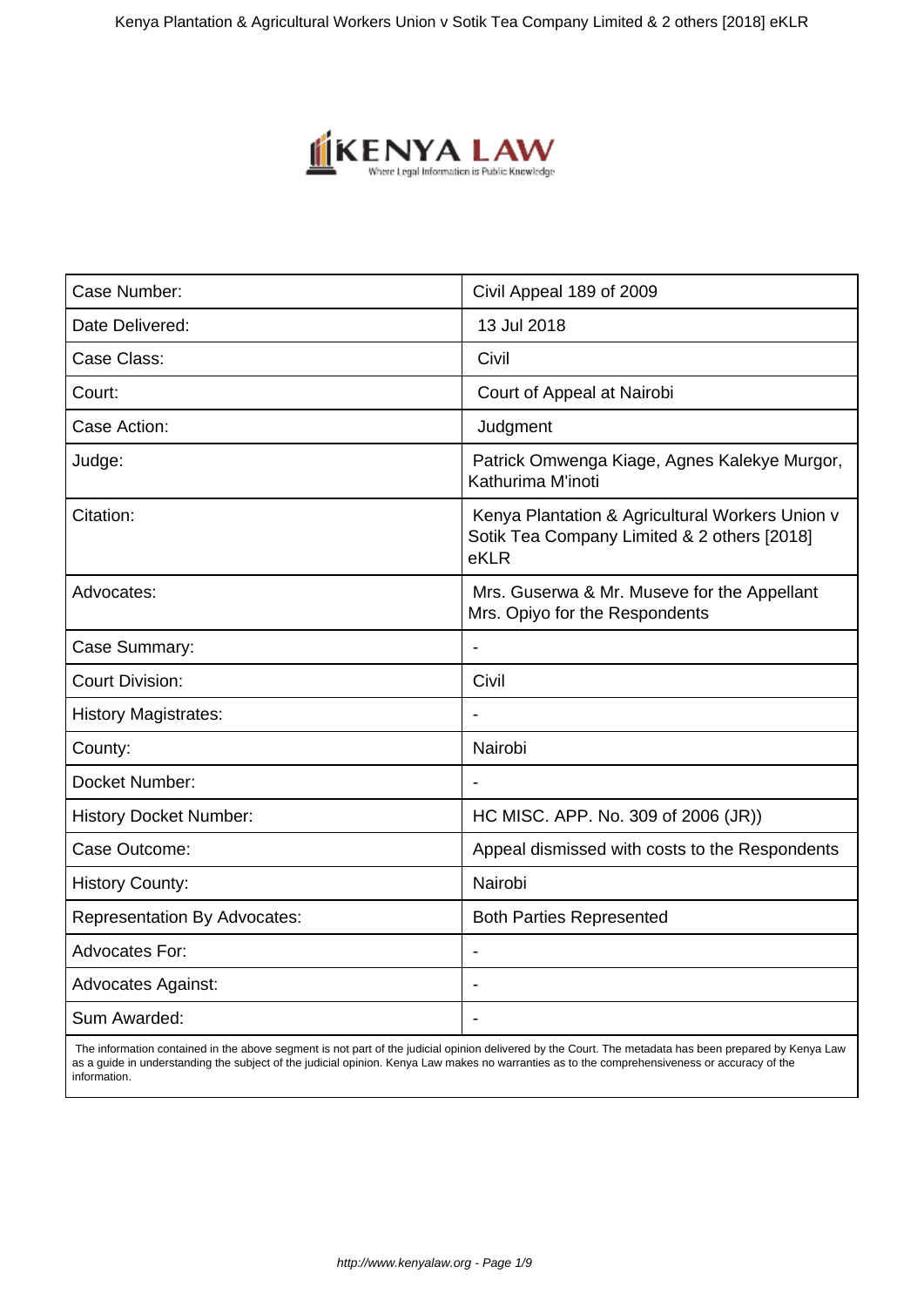# **IN THE COURT OF APPEAL**

# **AT NAIROBI**

# **(CORAM: KIAGE, M'INOTI & MURGOR, JJ.A.)**

## **CIVIL APPEAL NO. 189 OF 2009**

## **BETWEEN**

# **KENYA PLANTATION & AGRICULTURAL**

**WORKERS UNION.........................................................................APPELLANT**

## **AND**

**JAMES FINLAY (K) LIMITED...............................1ST RESPONDENT**

**SOTIK TEA COMPANY LIMITED..................2ND RESPONDENT**

**MINISTER FOR LABOUR & HUMAN**

**RESOURCE DEVELOPMENT..............................3RD RESPONDENT**

*(Appeal from the Judgment and Decree of the High Court*

*at Nairobi (Wendoh, J.) dated 6th December 2006*

**in**

**HC MISC. APP. No. 309 of 2006(JR))**

**\*\*\*\*\*\*\*\*\*\*\*\*\*\*\*\*\*\*\*\*\*\*\*\*\*\*\*\***

# **JUDGMENT OF THE COURT**

The central question in this appeal is the role of technology in Kenya's economic development, and in particular in the tea industry. At its heart is a contestation between, on the one hand, employers who assert their right to adopt technology to make their operations and undertakings more efficient and cost-effective, and on the other, workers who perceive such technology as a threat to their employment. Kenya is among the top world producers of tea, which is also her leading export crop. The country's Vision 2030 seeks to transform Kenya into a newly industrializing, middle-income country providing a quality of life to all its citizens by 2030 in a clean secure environment. The blueprint has three pillars, namely economic, social and political, all anchored on among others, science, technology and innovation. While appreciating that this litigation commenced before the adoption of the blue print in 2008, the promise of Vision 2010 is nevertheless relevant as the appeal now before us challenges, among others, the use of technology as a driver in the tea sector.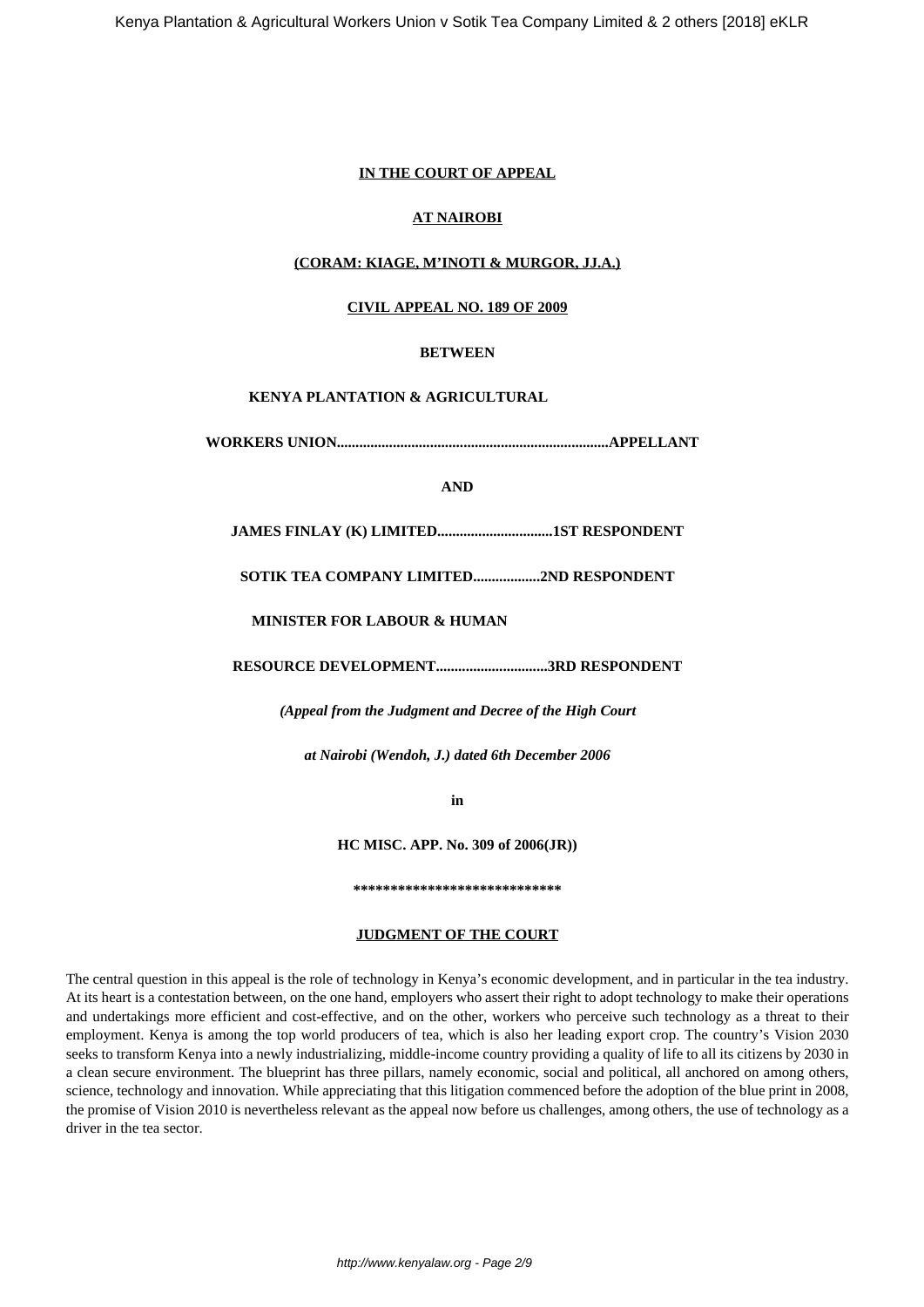Some years before 2006, members of the *Kenya Tea Growers Association*, among them *James Finlay (K) Ltd* and *Sotik Tea Company Ltd, (the respondents)*, mechanized their tea plucking and pruning operations because they were convinced that adoption of the technology would ensure that their businesses ran more efficiently and economically, resulting in higher productivity and better export earnings.

*The appellant, the Kenya Planation & Agricultural Workers Union*, which is the trade union of the respondents' workers, apprehending that mechanization of the tea industry would result in loss of employment of its members, resisted the introduction of the technology.

On 4th May 2006 the appellant demanded that the respondents discontinue the use of the tea plucking and pruning technology, otherwise it would call a strike on 25th May 2006. It also reported, pursuant to *section 28* of the *Trade Disputes Act (repealed)*, a trade dispute to *the 3rd respondent, the Minister for Labour & Human Resource Development (the Minister)*. *Section 28* of that statute provided as follows:

*"28. Where it appears to the Minister that there is an actual or a threatened strike or lock-out arising out of a trade dispute in any section of industry, and the Minister is of the opinion –*

*(a) that there is machinery for negotiation or arbitration for the voluntary settlement of disputes in that section of industry; and*

*(b) that a substantial proportion of the employers and a substantial proportion of the employees in that section of industry are, either directly or through their respective organizations of employers or employees, parties to any agreement or arrangement for the use of that machinery; and*

*(c) that that machinery is suitable for the settlement of that dispute; and*

*(d) that all practicable means of reaching a settlement of that dispute through that machinery have not been exhausted, the Minister may by order –*

*(i) require the parties to that dispute to make use of that machinery; and*

*(ii) declare any strike or lockout (whether actual or threatened) in that section of industry to be unlawful."*

As is abundantly clear, the powers vested in the Minister by the above provision related to ensuring, in a situation of strike or lockout, real or threatened, that the parties adhered to any agreed dispute resolution procedures, if any, where such procedure were suitable but had not been invoked or exhausted.

On 24th May 2006, the Minister issued an order in the following terms:

## *"ORDER UNDER SECTION 28 OF (THE) TRADE DISPUTES ACT*

*(CAP 234, LAWS OF KENYA)*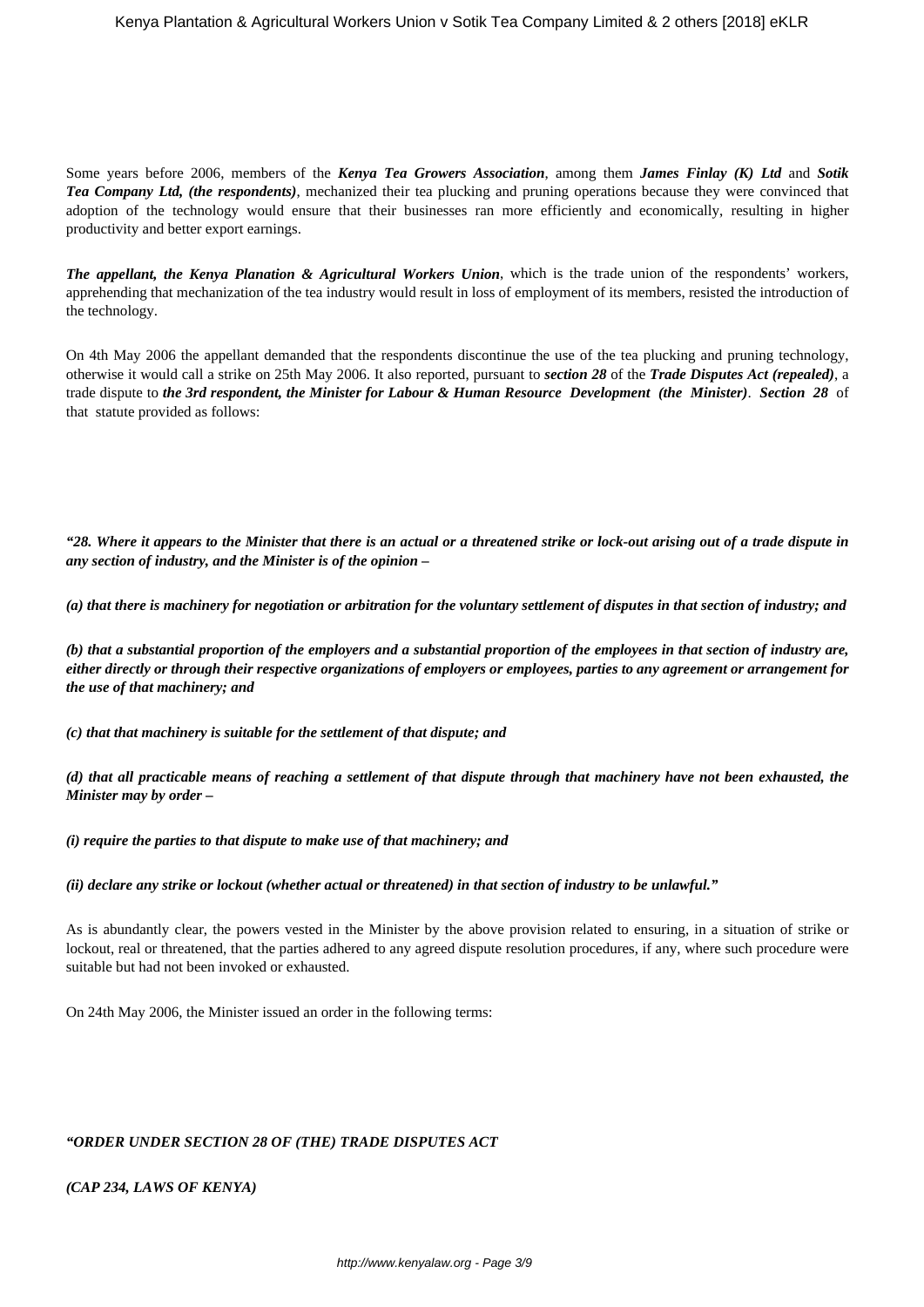*THREATENED STRIKE BY KENYA PLANTATION AND AGRICULATURAL WORKERS UNION OVER MECHANIZATION OF PLUCKING AND PRUNING PROCESSES IN THE TEA SECTOR*

*Whereas it appears to the Minister for Labour and Human Resource Development that there is a threatened strike by employees of members of the Kenya Tea Growers Association over the use or introduction of machines in plucking tea in the sector, and the Minister is of the opinion that:-*

*(1) There is a suitable machinery for settlement of the dispute and*

*(2) That all practical means of reaching a settlement of that dispute through that machinery have not been exhausted.*

*I make the following Order:-*

*(a) The parties should make use of the investigation panel which I have appointed under section 7 of the Trade Disputes Act, Cap 234 and*

*(b) The appointed committee should expeditiously execute its mandate and furnish me with the report and recommendations on the issues in dispute*

*(c) The tea plucking machines in the estates of the member companies of the Kenya Tea Growers Association be withdrawn with immediate effect*

*(d) I hereby declare the intended strike action in the tea sector unlawful."*

*Hon. Dr. Newton W. Kulundu, EGH, MP*

#### *MINISTER FOR LABOUR AND HUMAN RESOURCE DEVELOPMENT."*

The respondents were aggrieved by part (c) of the Order, which prohibited them from using their tea plucking and pruning machines. On 8th June 2006, they took out judicial review proceedings, praying for an order of *certiorari* to quash the above Order to the extent that it purported to stop them from using tea plucking and pruning machines and an order of *prohibition* to stop the Minister from interfering with the mechanization of their businesses. On 9th June 2006, the High Court granted them leave to commence judicial review proceedings and directed the leave to operate as stay of the Minister's Order, in so far as it prohibited use of the technology, thus enabling the respondents to continue using the machines in their businesses. It is common ground that use of that technology by the respondents has continued unabated to this day.

In the High Court the respondents pitched their case primarily on the grounds that the Minister's Order, in so far as it prohibited the use of the machines, was *ultra vires* and in excess of his jurisdiction under section 28 of the repealed Act; that no law prohibited them from adopting technology in their businesses; and that the Order was in contravention of *Articles 136* and *152* of the *Common Market for Eastern and Southern Africa (COMESA) Treaty* and *Article 127* of the *East African Community (EAC) Treaty* which, among other things, oblige member states to dialogue with and provide enabling environment for the private sector to improve business environment; to protect private property; to ensure that regulation of the private sector is proper and reasonable; to promote rural development through appropriate mechanization and development of rural industries; and to encourage efficient use of resources.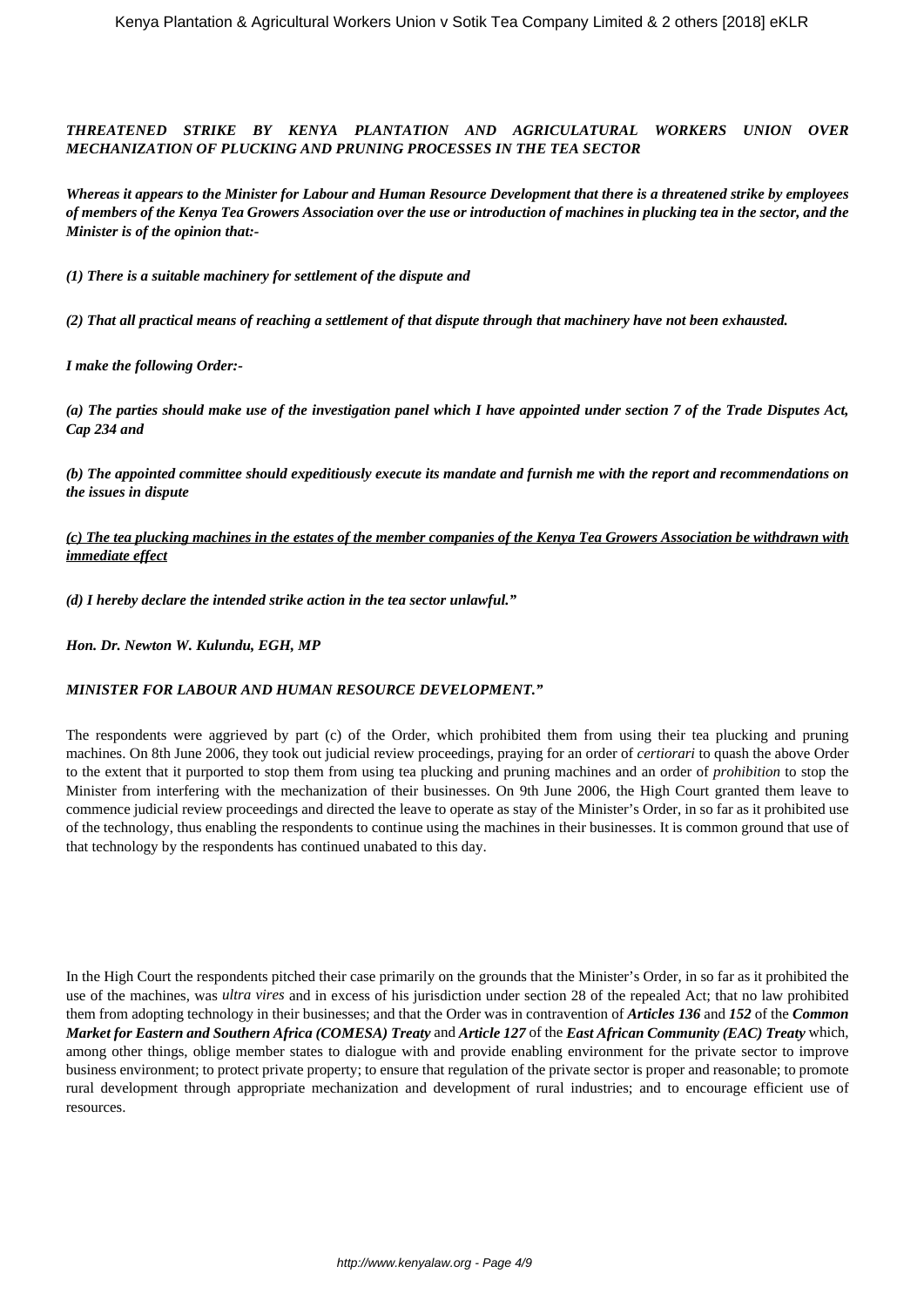The Minister opposed the application contending that his Order was within the law and that he had issued the same in good faith to forestall chaos in the tea sector, before a lasting solution was found.

The appellant applied and was joined to the application as an interested party pursuant to an order dated 7th July 2006. It joined the Minister in opposing the application, arguing that it had a valid Recognition Agreement with the respondents' Association, which obliged them to consult the appellant regarding any proposed changes in the terms and conditions of service, including adoption of new technology. It contended further that the respondents had, in breach of the agreement failed to consult, resulting in a dispute in respect of which the Minister had power under section 28 of the repealed Act, to issue the impugned Order. The appellant added that in any event, introduction of technology was likely to render the respondents' employees redundant, thus violating the Government's policy of job-creation and poverty reduction.

In further replying affidavits, the respondents contended that the Recognition Agreement produced and relied upon by the appellant was fraudulently altered to provide for prior consultations before introduction of technology and that the genuine agreement, which they produced, did not have any provisions in that regard. They categorically denied that they intended to declare any of their employees redundant. *Wendoh, J*. heard the application and by the impugned judgment, held that it was not possible to determine which of the two collective bargaining agreements was the genuine one; that the machines had already been in use for a considerable period to the appellant's knowledge; that there was no evidence of any redundancy or loss of jobs as a result of introduction of the machines; that withdrawal of the machines would have negative consequences for the respondents and the economy; and that the Minister had acted *ultra vires* section 28 of the repealed Act and unreasonably within the meaning of the *Wednesbury Principles (Associated Provincial Picture Houses v. Wednesbury Corporation [1948] 1 KB 223)*. Accordingly the learned judge issued an order of *certiorari* and quashed the part of the Minister's Order that prohibited the respondents from using tea plucking and pruning machines. She, however, declined to issue the order of *prohibition*. That is the judgment that spurred this appeal.

In its submissions before us by its learned counsel *Mrs. Guserwa* and *Mr. Museve*, the appellant contended that the learned judge erred by relying on the machines importation documents and holding that the machines were in use before the Minister's Order was made. It added that the respondents neither informed nor notified its members of their intention to introduce the machines and that if indeed the machines were introduced, it was done surreptitiously or secretively. The appellant further maintained that under the Recognition Agreement, the respondents were obliged to consult their workers before introducing technology in their business, which they failed to do, amounting to a deliberate breach of the agreement.

The appellant also faulted the learned judge for holding that the Minister's Order was *ultra vires* section 28 of the repealed Act. In view of the impending strike, it was submitted, the Minister had power to intervene to avert chaos in the industry, and further that it was both the appellants and the respondent who sought the Minister's intervention. The appellant added that the Minister acted in good faith and did not *stop* the use of the machines but merely *suspended* their use pending resolution of the dispute. It was the appellant's view that because the use of the machines was bound to result in loss of jobs and undermine the Government's economic recovery strategy underpinned by employment and creation of wealth, the Minister was justified in intervening and issuing the impugned Order, which was very reasonable in the circumstances as it also stopped its members from going on strike.

Lastly as regards the COMESA and the EAC treaties that were alleged to be violated by the Minister's Order, the appellant submitted that they were not consistent with the law of Kenya and in particular that the latter treaty had not been domesticated at the material time.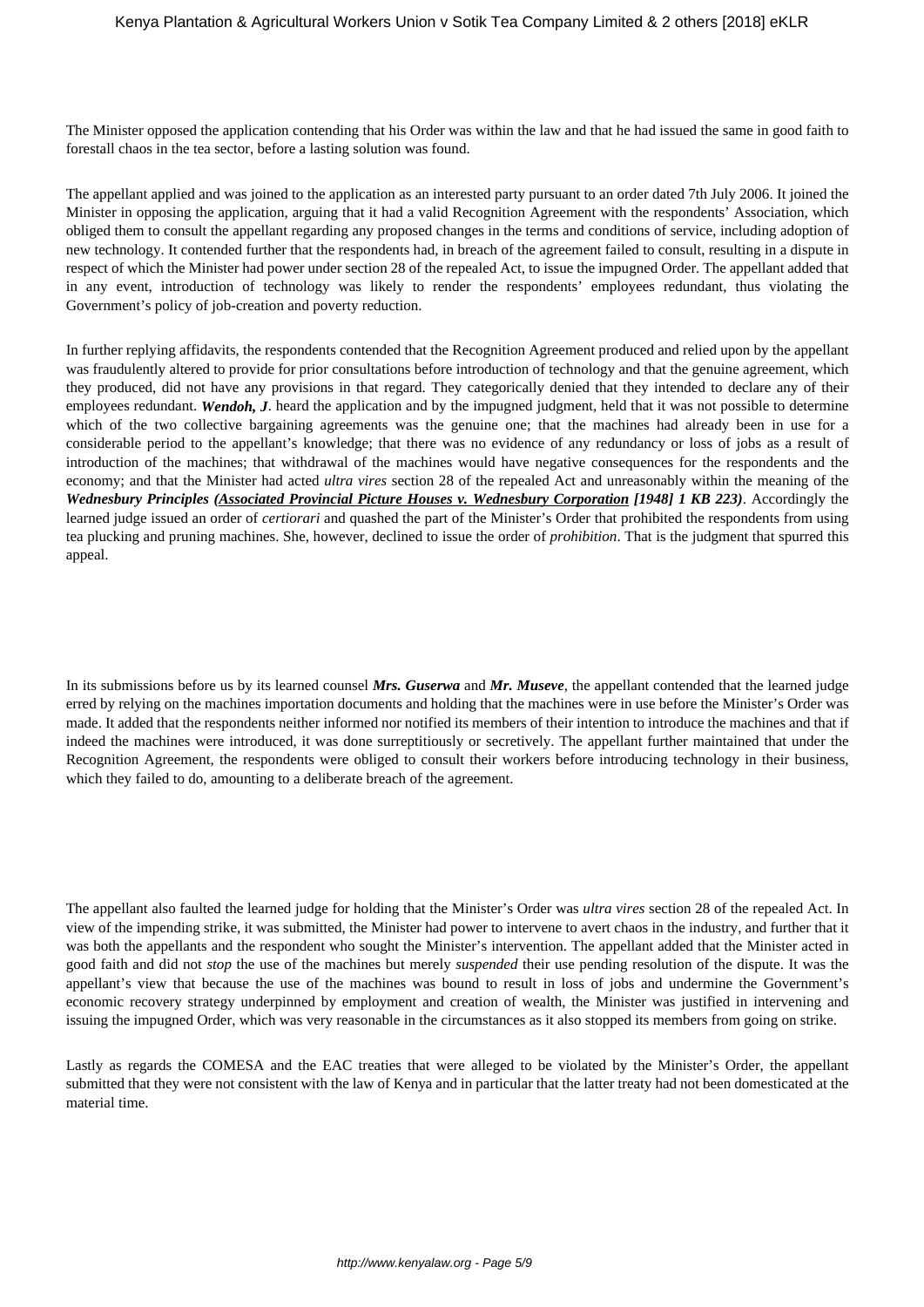The respondents, represented by *Mrs. Opiyo,* learned counsel, opposed the appeal contending that to all intents and purposes the appeal was academic, having been overtaken by events because the machines have been in continuous use for a period of over eleven years, since the date of the impugned judgment. Relying on the decision of this Court in *Tanzania Roads Agency v. Kudan Singh Construction Ltd [2013] eKLR*, the respondents urged us not to act in vain in an appeal, which has been overtaken by events. They also urged that it would cause more economic harm, loss and damage, to reverse the use of the machines after such a long period of time. It was the respondents' further submission that the alleged fear of redundancy, which impelled the appellant to oppose the tea technology, was unfounded because no employee has been declared redundant as a result of use of the machines.

As regards the powers of the Minister under section 28, the respondents submitted that he did not merely suspend the use of the machines, but directed their withdrawal with immediate effect. In their view the Minister did not have such power under the provision and on the authority of *Sagoo v. Dourado [1983] KLR 365*, contended that no words should be written or added into section 28 by means of interpretation so as to confer on the Minister a power he did not have. They further relied on the decision of this Court in *Municipal Council of Mombasa v. Republic & Another [2014] eKLR* and those of the High Court in *Republic v. City Council of Nairobi & Another ex parte Monier 200 Ltd & 7 Others [2005] eKLR* and *Republic v. Inspector General of Police David Kimaiyo ex parte Okola [2014] eKLR* and submitted that the Minister can only exercise the powers that have been vested in him by the statute.

Next the respondents submitted that the Minister's order was unreasonable and oppressive because the machines were already in use for a number of years before the Order. They contended too that the Order amounted to taking away their rights and property without any statutory basis. In their view, the order of *certiorari* issued by the High Court was justified for the additional reason that no law prohibited them from deploying technology in their businesses. To the contrary, they submitted, the COMESA and EAC treaties committed Kenya, as a member State, to support the private sector and to the use technology in rural development.

Regarding the Recognition Agreement, the respondents submitted that the one relied upon by the appellant to demand consultations before introduction of the machines was deliberately and fraudulently altered to specifically provide for that pre-condition. It was their contention that the genuine agreement, which is what they produced, did not contain such a clause. They accordingly urged us to find that the appeal has no merit and to dismiss the same.

The Minister, although duly served, did not participate in the appeal.

We have carefully considered the record of appeal, the judgment of the High Court, the memorandum of appeal, the submissions by learned counsel and the authorities they cited. All the grounds of appeal raise the single question whether in the circumstances of this appeal, the learned judge erred by issuing an order of *certiorari* to quash the Order of the Minister dated 24th May 2006, to the extent that it purported to prohibit the respondents from using tea plucking and pruning machines.

Judicial review remedies are issued at the discretion of the trial court. (See *Aberdare Freight Services Ltd v. Kenya Revenue Authority [2006] eKLR*). For an appellate court therefore to interfere with exercise of discretion by the court below, it must be satisfied that the decision was clearly wrong because the judge misdirected himself or because he acted on matters on which he should not have acted on or because he failed to take into consideration matters which he should have taken into consideration and in doing so, arrived at a wrong decision. (See *Mbogo & Another v. Shah [1968] EA 93 and Matiba v. Moi & 2 Others [2008] 1 KLR 670).*

There can be no legitimate contest that in making the impugned order the Minister was proceeding under section 28 of the repealed Act. That much is obvious from the order itself, which expressly states that it is made under section 28. The powers vested in the Minister by that provision empowered him to declare a real or threatened strike or lockout illegal and to direct the disputants to refer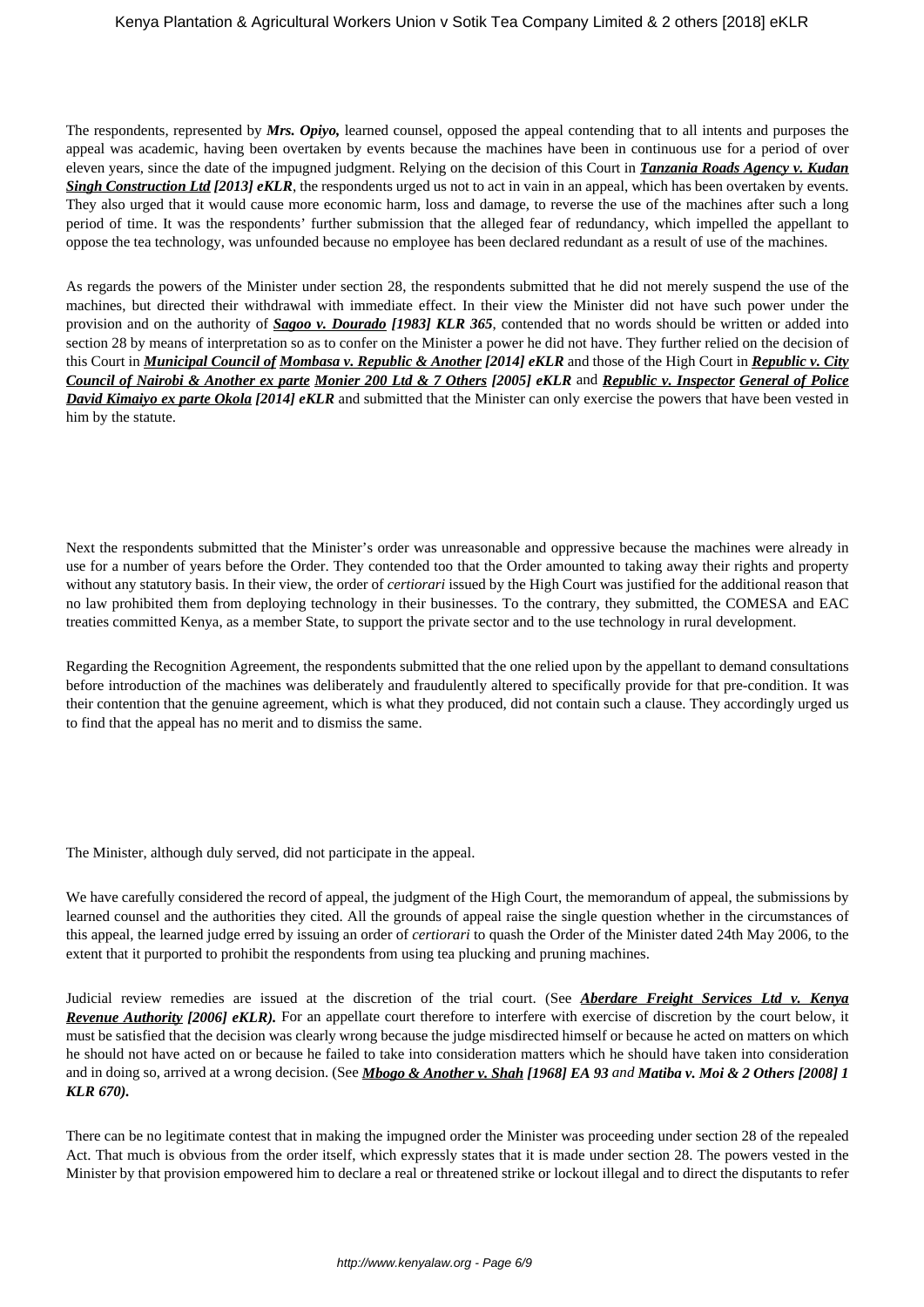#### Kenya Plantation & Agricultural Workers Union v Sotik Tea Company Limited & 2 others [2018] eKLR

the dispute to any suitable existing dispute resolution mechanism agreed upon by them, if it had not been exhausted. In our perception the remedies available to each party were to be determined by the alternative dispute resolution mechanism to which the dispute was committed, rather than by the Minister himself. In this case the Minister clearly usurped the powers that the dispute resolution mechanism was meant to exercise. All that the Minister was empowered to do was to declare the strike or lockout unlawful and leave the dispute resolution mechanism to deal with the dispute and the remedies.

The evidence on record persuades us, as correctly found by the learned judge, that by the date the Minister made the Order, the machines were already in use for a considerable period of time. We think it is disingenuous for the appellant to claim that the machines had not been introduced because that begs the question, why was the Minister then directing withdrawal, with immediate effect, of that which never was" In addition, the former *Permanent Secretary, Secretary to the Cabinet and Head of the Public Service, Amb. Francis Muthaura,* wrote a letter on 29th May 2006 expressly stating that the owners of the tea plantations *"have been using the machines to pluck green leaves for over seven years".*

In view of that evidence, we are not persuaded that the appellant was unaware for seven years that the respondents were using the machines in their plantations or that the machines were introduced secretly. By their very nature, those are not the kind of machines that can be operated in secrecy for a whole seven years without members of the appellant, who were working in the same tea plantations, knowing about them. This finding also completely destroys the credibility of the Recognition Agreement relied upon by the appellant which purports to show that negotiations and consultations between the appellant and the respondents were a condition precedent before adoption of technology in the tea sector. We are persuaded that the reason why the respondents were able to use their machines for several years before the Minister's Order, and with the full knowledge of the appellant and its members, is because there was no clause in the Recognition Agreement barring the use of the machines without consultations with the appellant. We also agree with the respondents that it is rather odd that in all the correspondence exchanged between the parties prior to the Minister's Order, the appellant never raised the issue of the alleged breach of the consultation clause of the Recognition Agreement.

If, as we have stated, the respondents had been using the machines for seven years before the Minister's Order and with the knowledge of the appellant, then it was unreasonable, oppressive and in blatant breach of the respondents' legitimate expectation for the Minister, in one sudden fell swoop to direct them to withdraw the machines in which they had heavily invested. The Minister completely failed to address or take into account the consequences that his order for immediate withdrawal of the machines would have upon the respondents.

The appellant has made a strong case that the Minister made the impugned Order to forestall a redundancy situation leading to massive loss of jobs and adverse economic consequences. It is validly contended that the respondent's right to mechanize their operations cannot be to the prejudice of the employees or at the expense of the employees' jobs and other labour and employment rights. We think that is a powerful and legitimate argument and that the right of the respondents to adopt technology must be subject to the employees accrued rights and the procedure and processes provided by the labour laws.

But, with respect, the redundancy and loss of jobs argument in this appeal is a red herring. The respondents contend, and the appellant does not dispute, that no workers have been declared redundant as a consequence of the introduction and use of the machines. The Employment Act provides today, as it did at the time when this dispute arose, a very elaborate process and procedure on redundancy, which an employer is required to comply with. The respondents had not set in motion the process of declaring their employees redundant so as to justify the order for the withdrawal of the machines. Accordingly we cannot fault the learned judge for holding that the order of the Minister directing the respondents to withdraw their machines was rushed and not justified in law.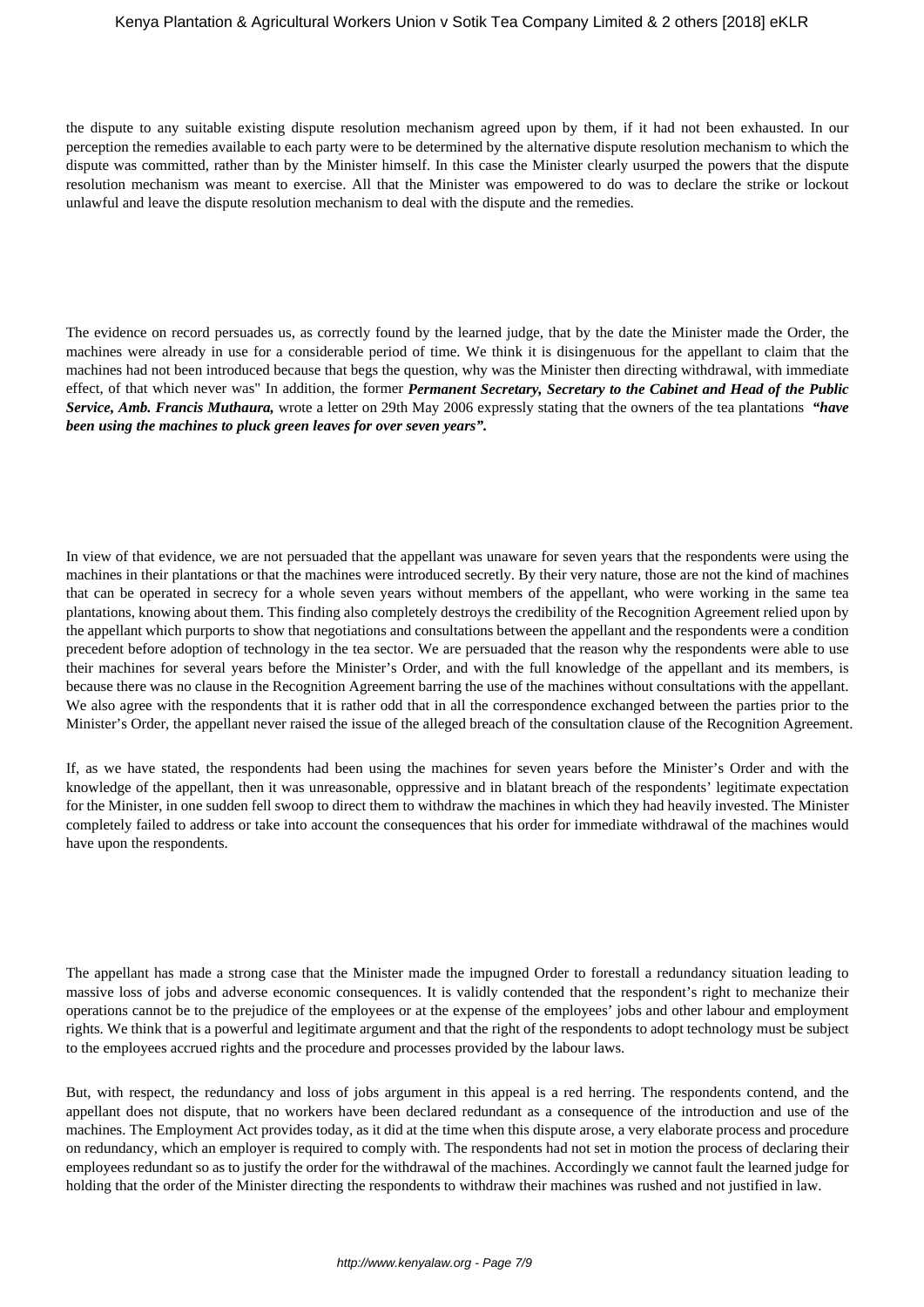It is for the employer to make the commercial and business judgment whether it will adopt technology or not in its operations, subject to following all prescribed procedures should its adoption of technology result in a redundancy situation. In *Kenya Airways Corporation Ltd v. Tobias Oganya Auma & 5 Others [2007] eKLR*, this Court held that it is not the role of the court to prevent an employer from restructuring or adopting modern technology in his business, so long as he observes all the relevant regulations. (See also *Kenya Airways Ltd v. Aviation Workers Union of Kenya & 3 Others [2014] eKLR*).

In this appeal we have noted that the adoption of machines by the respondents in their operations did not, and has not resulted in any redundancy. We therefore do not see any legitimate basis upon which the Minister ordered the respondents to withdraw their machines. Even if adoption of technology was going to result in redundancy, there was a prescribed procedure to protect the rights of the workers, which could easily have been invoked.

Lastly, we do not think that the learned judge committed any error by considering the country's obligations under the COMESA and EAC treaties. (See *Rono v. Rono* [2005] eKLR). The provisions of those two treaties are not in any event inconsistent with Kenya's relevant laws and policies.

We have ultimately come to the conclusion that the learned judge properly exercised her discretion when she issued the order of *certiorari*, given the circumstances of this appeal. This appeal therefore is bereft of merit and is hereby dismissed with costs to the respondents. It is so ordered.

## **Dated and delivered at Nairobi this 13th day of July, 2018**

**P. O. KIAGE**

**......................................................**

**JUDGE OF APPEAL**

**K. M'INOTI**

**....................................................**

**JUDGE OF APPEAL**

**A. K. MURGOR**

**.................................................**

#### **JUDGE OF APPEAL**

I certify that this is a

true copy of the original